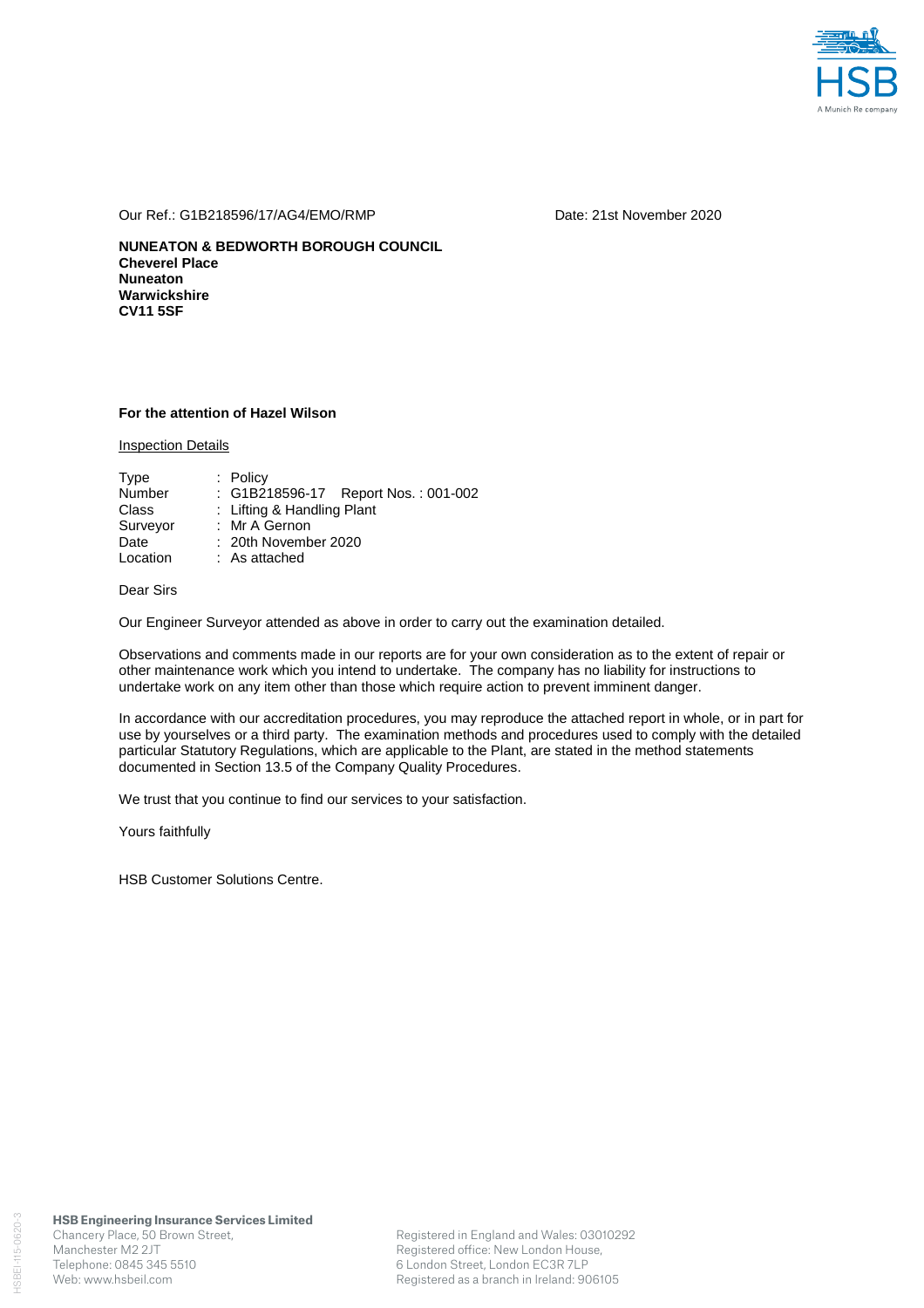# **REPORT OF PERIODIC THOROUGH EXAMINATION**



Policy: G1B0218596

**Site :** 00017 **LOLP1 Report Number :** 211120-001-0004EMO **LOLP1** 

**Previous Report:** 021219-002-0002EMO

**The Lifting Operations and Lifting Equipment Regulations 1998, Regulation 9(3). The Lifting Operations and Lifting Equipment Regulations (Northern Ireland) 1999, Regulation 9(3). The Safety, Health & Welfare at Work (General Application) Regulations 2007 S.I. No. 299.** 

**Employer** NUNEATON & BEDWORTH BOROUGH COUNCIL

**Address** Cheverel Place, Nuneaton, Warwickshire, CV11 5SF

| Were examinations in accordance with an examination scheme? $\Box$ $\Box$<br>(a) Defects found which give rise to imminent danger and require attention immediately.<br>(b) Defects found which could, in time, give rise to danger and require attention within the specified time period. |              |                                                         |            |                                                                                                     |  |  |  |  |  |
|---------------------------------------------------------------------------------------------------------------------------------------------------------------------------------------------------------------------------------------------------------------------------------------------|--------------|---------------------------------------------------------|------------|-----------------------------------------------------------------------------------------------------|--|--|--|--|--|
| Sched Plant<br>No.                                                                                                                                                                                                                                                                          | Code         | ltem                                                    | <b>SWL</b> | <b>Particulars of any defect</b>                                                                    |  |  |  |  |  |
|                                                                                                                                                                                                                                                                                             | L0001 L42A11 | Runway Track<br>$S.NO.$ : $OTC13283M$<br>Locn.: On Site | 975kg      | a) None<br>b) None<br>General:<br>Parts of track housed inside the building structure, not<br>seen. |  |  |  |  |  |

**This is to certify that, on the date of examination the items described above were thoroughly examined and unless otherwise indicated, were safe to operate.** 

Accreditation Service

HSB Engineering Insurance Services Limited is accredited by the United Kingdom

HSBEI-1029-0420-4 ISBEI-1029-0420-4

**HSB Engineering Insurance Services Limited** Registered in England and Wales: 03010292, New London House, 6 London Street, London EC3R 7LP Registered as a branch in Ireland: 906105 Telephone: 0845 345 5510

**Date of Examination:** 20 Nov 2020 **Date of Last Examination:** 27 Nov 2019 **Inspecting Engineer:** Mr. A Gernon **Date of Next Examination:** 20 Nov 2021

**Signature: A**